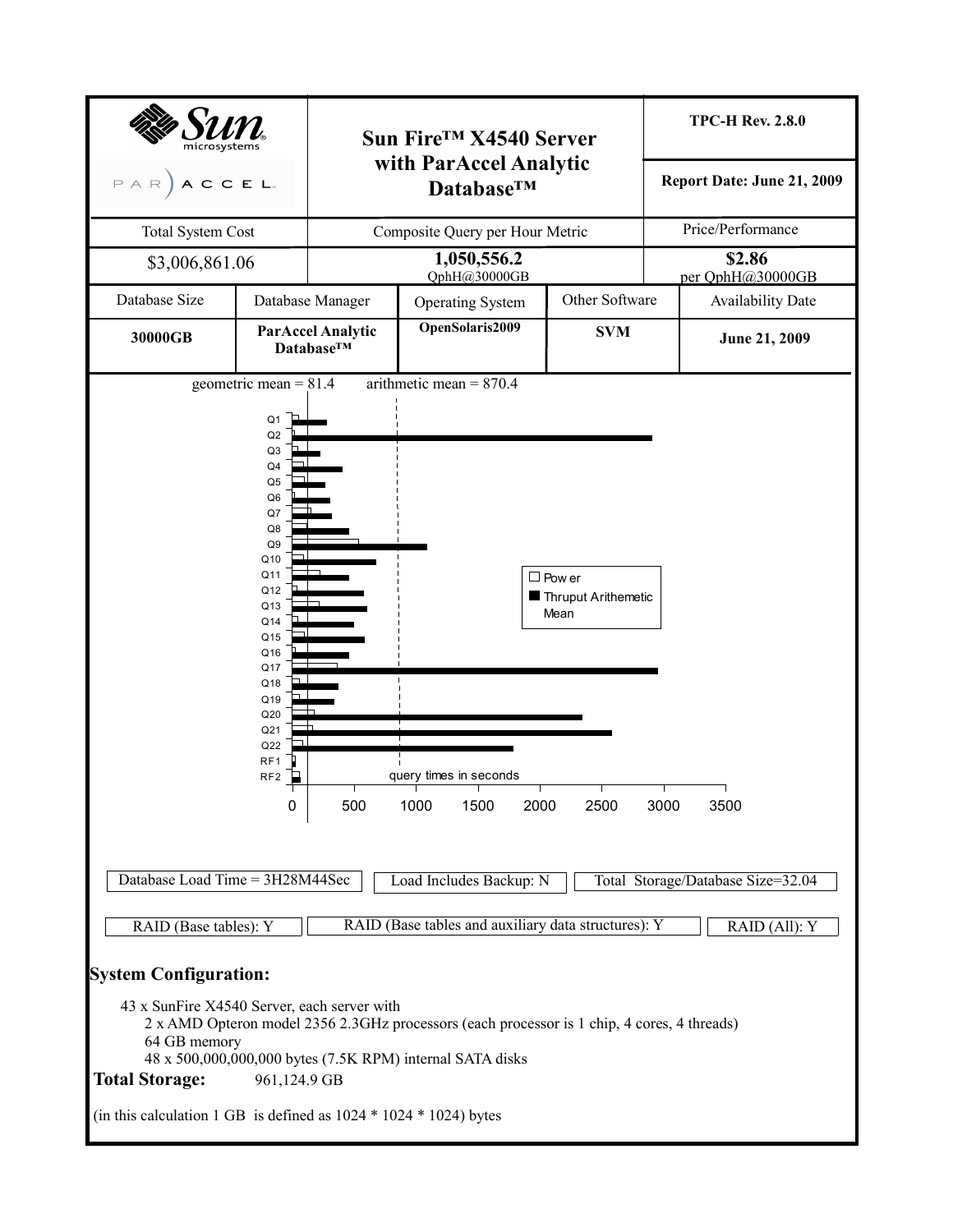|                                                                                                                                                                                                                                                                                                     | Sun Fire <sup>™</sup> X4540 Server<br>with ParAccel Analytic |                   |                     | <b>TPC-H Rev. 2.8.0</b><br>Report Date: June 21, 2009 |                        |                         |  |  |
|-----------------------------------------------------------------------------------------------------------------------------------------------------------------------------------------------------------------------------------------------------------------------------------------------------|--------------------------------------------------------------|-------------------|---------------------|-------------------------------------------------------|------------------------|-------------------------|--|--|
| $A C C E L.$<br>$P$ A R                                                                                                                                                                                                                                                                             |                                                              | <b>DatabaseTM</b> |                     |                                                       |                        |                         |  |  |
| <b>Description</b>                                                                                                                                                                                                                                                                                  | <b>Part Number</b>                                           | <b>Source</b>     | <b>Unit Price</b>   | Qty                                                   | Ext. Price 3 Yr. maint |                         |  |  |
| <b>Server Hardware</b>                                                                                                                                                                                                                                                                              |                                                              |                   |                     |                                                       |                        |                         |  |  |
| SunFire X4540 M2 x64 Server                                                                                                                                                                                                                                                                         |                                                              |                   |                     |                                                       |                        |                         |  |  |
| 2 X AMD Opteron Model 2220 (2.8GHz) processor<br>64 X 2GB DDR2-667 Memory, 48 X 500 GB HDD                                                                                                                                                                                                          | B24-FSZ2-64G-HMH                                             | 2                 | 41,995.00           | 43                                                    | 1,805,785.00           |                         |  |  |
| Server Discount (18%)<br>Sun GOLD Support.                                                                                                                                                                                                                                                          |                                                              | 2                 |                     |                                                       | $-325,041.30$          |                         |  |  |
| 24x7 hardw are only support with 4 hour response                                                                                                                                                                                                                                                    | B24-FSZ2-64G-HMH                                             | 2                 | 2,766.60            | 43                                                    |                        | 118,963.80              |  |  |
| Cisco Catalyst 3750-24TS 48-port switch                                                                                                                                                                                                                                                             | CIS-WS-C3750G-24T-S                                          | 3                 | 8,450.00            | 3                                                     | 25,350.00              |                         |  |  |
| Cisco Catalyst 3750-24TS 24-port switch                                                                                                                                                                                                                                                             | CIS-WS-C3750G-24T-S                                          | 3                 | 3,615.00            | 4                                                     | 14.460.00              |                         |  |  |
| Belkin Cat5E 7' cable                                                                                                                                                                                                                                                                               | BEL-A3L781-07BL-CDW                                          | 3                 | 1.25                | 172                                                   | 215.00                 |                         |  |  |
| Cisco premium support for 48 port switch                                                                                                                                                                                                                                                            | CD1-CON-OSP-3750G48T                                         | 3                 | 1.750.00            | 9                                                     |                        | 15,750.00               |  |  |
| Cisco premium support for 24 port switch                                                                                                                                                                                                                                                            | CD1-CON-OSP-3750G24TS                                        | 3                 | 825.00              | 12                                                    |                        | 9,900.00                |  |  |
| Minuteman Pro1500<br>Minuteman Pro1500 (10% spares)                                                                                                                                                                                                                                                 | CWD-682296<br>CWD-682296                                     | 3<br>3            | 266.22<br>266.22    | 43<br>5                                               |                        | 11,447.46<br>1,331.10   |  |  |
| Server Hardware Subtotal                                                                                                                                                                                                                                                                            |                                                              |                   |                     |                                                       | 1,520,768.70           | 157,392.36              |  |  |
| <b>External Storage</b>                                                                                                                                                                                                                                                                             |                                                              |                   |                     |                                                       |                        |                         |  |  |
| None                                                                                                                                                                                                                                                                                                |                                                              |                   |                     |                                                       |                        |                         |  |  |
| Server Softw are                                                                                                                                                                                                                                                                                    |                                                              |                   |                     |                                                       |                        |                         |  |  |
| ParAccel Analytic Database, per TB data                                                                                                                                                                                                                                                             | PAR-ADB                                                      | 1                 | 100,000.00          | 30                                                    | 3,000,000.00           |                         |  |  |
| ParAccel Support, per TB data per year                                                                                                                                                                                                                                                              | PAR-SUP-B                                                    | 1                 | 1.000.00            | 90                                                    |                        | 90,000.00               |  |  |
| ParAccel Discount 57%                                                                                                                                                                                                                                                                               |                                                              | 1                 |                     |                                                       | $-1,710,000.00$        | $-51,300.00$            |  |  |
| Server Software Subtotal                                                                                                                                                                                                                                                                            |                                                              |                   |                     |                                                       | 1,290,000.00           | 38,700.00               |  |  |
|                                                                                                                                                                                                                                                                                                     |                                                              |                   | Total<br>3 Yr. Cost |                                                       | 3,006,861.06           | 2,810,768.70 196,092.36 |  |  |
|                                                                                                                                                                                                                                                                                                     |                                                              |                   | QphH @30000GB       |                                                       | 1,050,556              |                         |  |  |
|                                                                                                                                                                                                                                                                                                     |                                                              |                   | \$/QphH @30000GB    |                                                       | \$2.86                 |                         |  |  |
| Service for Sun products from Sun Microsystems, Inc.<br>Service for ParAccel products is from ParAccel, Inc.<br>Service for APC Smart-UPS is from cdw.com                                                                                                                                           |                                                              |                   |                     |                                                       |                        |                         |  |  |
|                                                                                                                                                                                                                                                                                                     |                                                              |                   |                     |                                                       |                        |                         |  |  |
| Sources<br>1. ParAccel, Inc.                                                                                                                                                                                                                                                                        |                                                              |                   |                     |                                                       |                        |                         |  |  |
| 2. Agilysys                                                                                                                                                                                                                                                                                         |                                                              |                   |                     |                                                       |                        |                         |  |  |
| 3. cdw .com                                                                                                                                                                                                                                                                                         |                                                              |                   |                     |                                                       |                        |                         |  |  |
| Audited by:                                                                                                                                                                                                                                                                                         | Francois Raab, InfoSizing, Inc. (www.sizing.com)             |                   |                     |                                                       |                        |                         |  |  |
| Prices used in TPC benchmarks reflect the actual prices a customer would pay for a one-time purchase of the standard components. Individually<br>negotiated discounts are not permitted. Special prices based on assumptions about past or future purchase are not permitted. All discounts reflect |                                                              |                   |                     |                                                       |                        |                         |  |  |

standard pricing policies for the listed components. For complete details, see the pricing sections of the TPC benchmark specifications. If you find

that the stated prices are not available according to these terms, please inform the TPC at pricing@tpc.org. Thank you.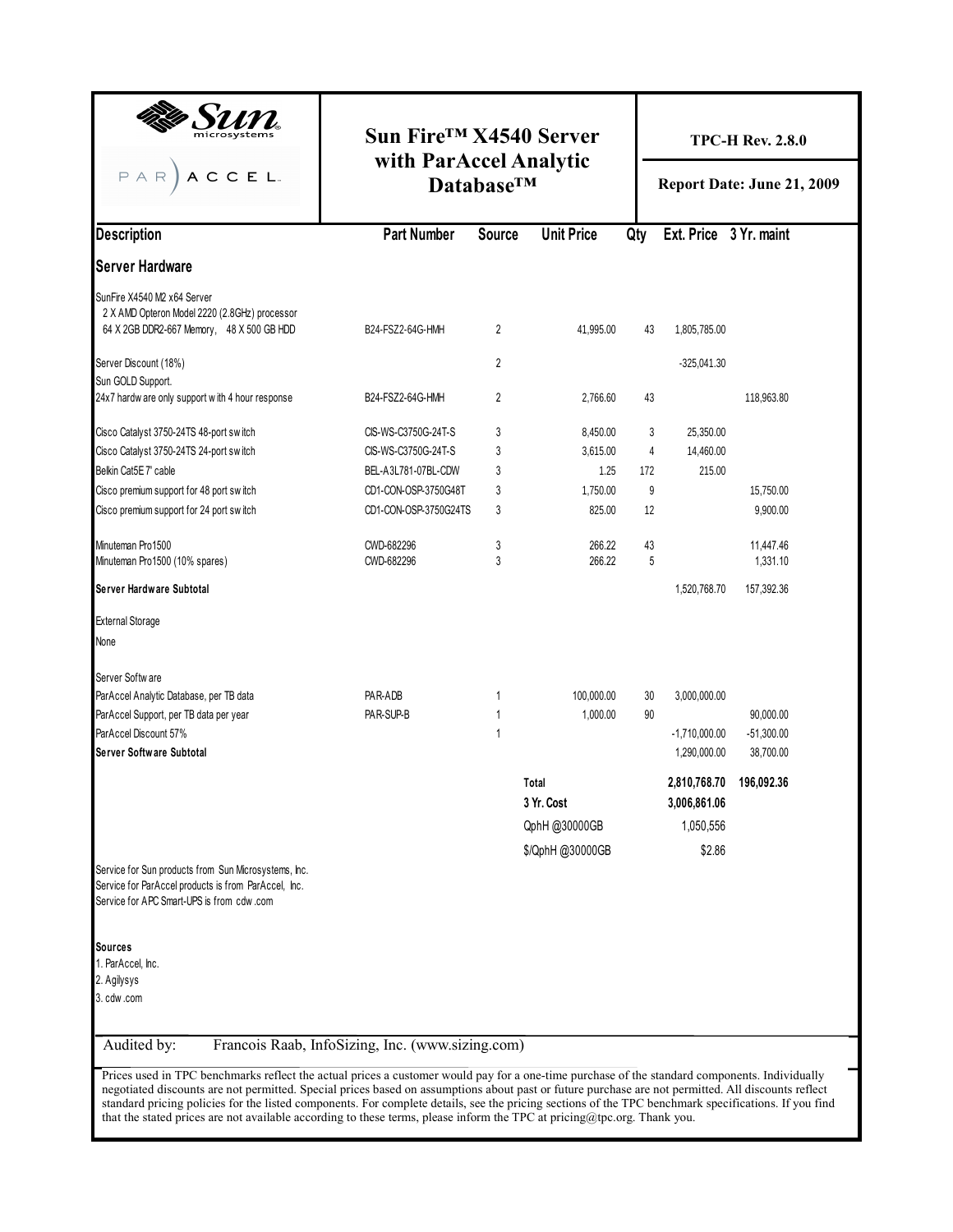|                                              | Sun Fire <sup>™</sup> X4540 Server                   | <b>TPC-H Rev. 2.8.0</b>    |  |  |  |  |  |
|----------------------------------------------|------------------------------------------------------|----------------------------|--|--|--|--|--|
| $P A R$ $A C C E L.$                         | with ParAccel Analytic<br><b>DatabaseTM</b>          | Report Date: June 21, 2009 |  |  |  |  |  |
|                                              | <b>Numerical Quantities</b>                          |                            |  |  |  |  |  |
| <b>Measurement Results:</b>                  |                                                      |                            |  |  |  |  |  |
| Database Scale Factor                        |                                                      | $= 30000GB$                |  |  |  |  |  |
| Total Data Storage / Database Size           |                                                      | $= 32.04$                  |  |  |  |  |  |
| Start of database load time                  |                                                      | $= 16:53:55$               |  |  |  |  |  |
| End of database load time                    |                                                      | $= 20:22:39$               |  |  |  |  |  |
| Database Load Time                           | $= 3H28M44$ Sec                                      |                            |  |  |  |  |  |
| Query Streams for Throughput Test            | $= 10$                                               |                            |  |  |  |  |  |
| <b>TPC-H Power</b>                           | $= 1,326,910.4$                                      |                            |  |  |  |  |  |
| TPC-H Throughput                             |                                                      | $= 831,758.0$              |  |  |  |  |  |
|                                              | TPC-H Composite Query-per-Hour Rating (QphH@30000GB) | $= 1,050,556.2$            |  |  |  |  |  |
| Total System Price Over 3 Years              | $=$ \$3,006,861.06                                   |                            |  |  |  |  |  |
|                                              | TPC-H Price/Performance Metric (\$/QphH@30000GB)     |                            |  |  |  |  |  |
| <b>Measurement Intervals:</b>                |                                                      |                            |  |  |  |  |  |
| Measurement Interval in Throughput Test (Ts) |                                                      | $= 28,566$ seconds         |  |  |  |  |  |

## **Duration of Stream Execution:**

| <b>Stream ID</b>     | <b>Seed</b> | <b>Start Date</b> | <b>Start Time</b> | <b>End Date</b> | <b>End Time</b> | <b>Duration (secs)</b> |  |  |
|----------------------|-------------|-------------------|-------------------|-----------------|-----------------|------------------------|--|--|
| Stream 0             | 606202239   | 6/7/2009          | 5:08:41 AM        | 6/7/2009        | 5:56:23 AM      | 2774.1                 |  |  |
| Stream 1             | 606202240   | 6/7/2009          | 5:56:24 AM        | 6/7/2009        | 12:44:47 PM     | 24503.2                |  |  |
| Stream 2             | 606202241   | 6/7/2009          | 5:56:24 AM        | 6/7/2009        | 1:03:47 PM      | 25643.5                |  |  |
| Stream 3             | 606202242   | 6/7/2009          | 5:56:24 AM        | 6/7/2009        | 12:21:25 PM     | 23101.3                |  |  |
| Stream 4             | 606202243   | 6/7/2009          | 5:56:24 AM        | 6/7/2009        | 1:24:30 PM      | 26886.3                |  |  |
| Stream 5             | 606202244   | 6/7/2009          | 5:56:24 AM        | 6/7/2009        | 11:25:21 AM     | 19736.9                |  |  |
| Stream <sub>6</sub>  | 606202245   | 6/7/2009          | 5:56:24 AM        | 6/7/2009        | 12:29:02 PM     | 23558.2                |  |  |
| Stream7              | 606202246   | 6/7/2009          | 5:56:24 AM        | 6/7/2009        | 1:37:15 PM      | 27651.2                |  |  |
| Stream <sub>8</sub>  | 606202247   | 6/7/2009          | 5:56:24 AM        | 6/7/2009        | 11:36:23 AM     | 20399.2                |  |  |
| Stream9              | 606202248   | 6/7/2009          | 5:56:24 AM        | 6/7/2009        | 1:12:20 PM      | 26156.7                |  |  |
| Stream <sub>10</sub> | 606202249   | 6/7/2009          | 5:56:24 AM        | 6/7/2009        | 11:26:56 AM     | 19832.7                |  |  |